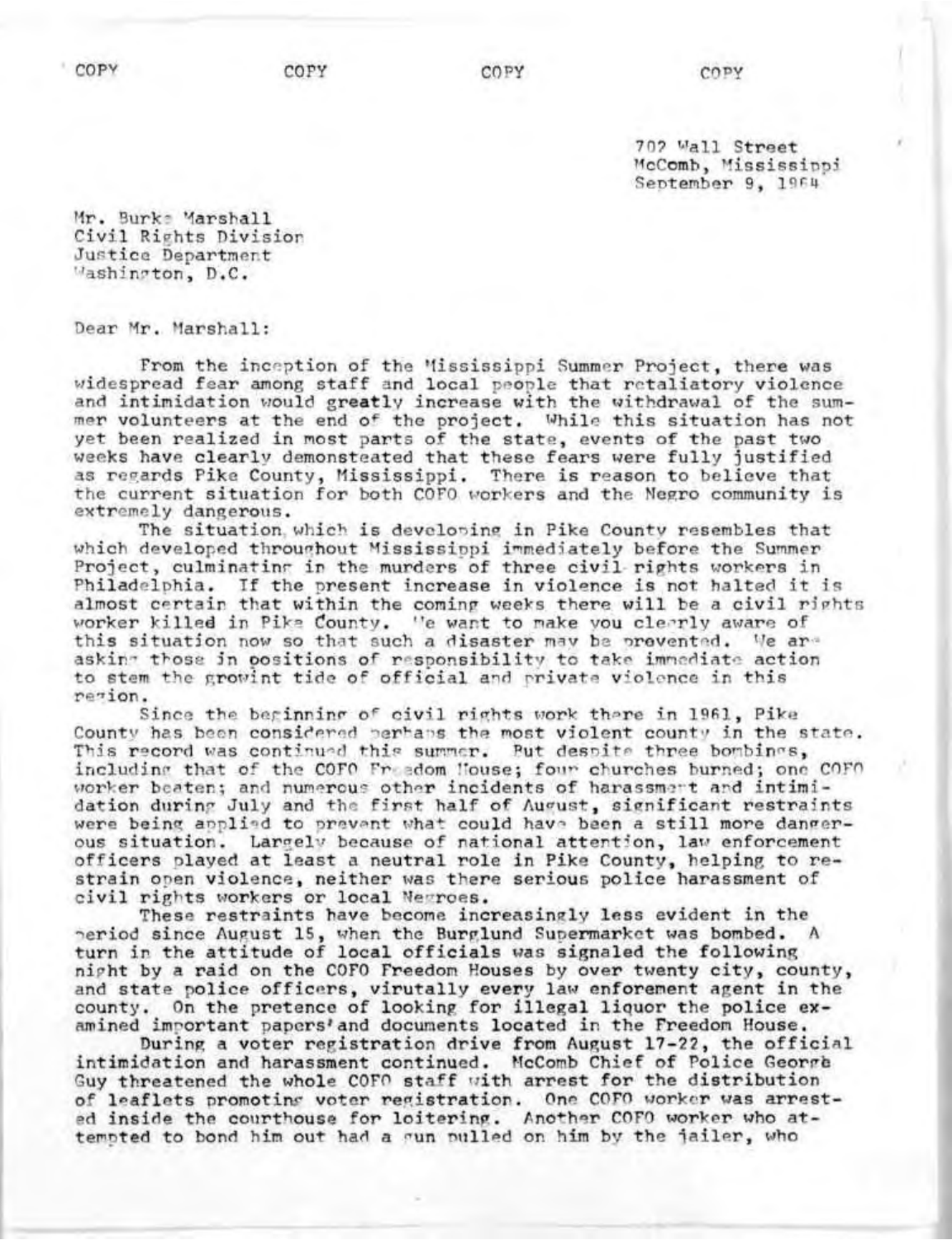later told him, "Black boy, I ought to kill you right now".

On August 23, local police began a crackdown on local Negro business establishments which had been regularly patronised by COFO work-<br>ers. Tarly that morning local police raided the tayers belonging to Early that norning local police raided the tavern belonging to a Megro whom they had already beaten earlier in the summer, arrested him after, we believe, having planted some whiskey on the premises, and threatened to kill him. There were several such raids in the following two weeks.

Meanwhile, throughout the state the white community has been convincing itself that the Summer Project would end as scheduled on August 27, and that the white volunteers would then all go back North. In reality, some 200 volunteers are continuing work in the state this winter, as wellas 100 staff workers. In Pike County, apparently, August ?7 was considered the cut-off date for the relative restraint shown during the summer. Since that date incidetns of violence and open police intimidation have markedly increased.

On August 28, a bomb exploded on the lawn of the home of Mr. Willie J. Dillon, whose family has been active in civil rights (his children regularly attended Freedom School and his wife had attempted to register to vote and was an active participant in the Freedom Democratic Party). A few hours after the bombing, Mr. Dillon was arrested on charges of tapping electricity and running an unlicensed garage. He was convicted the next day, his trial having been kept secret fror, the lawyer who had been retained to defend him. Mrs. Dillon was told by Sheriff Warren, "If you don't cooperate with us and not COFO, ther will be a lot more happening to you". On the day of the bombing "rs. Dillon was also shown some sticks of dynamite by "ississippi State Hishway Patrolman Bobby Felder, who told her they could kill her if she didn't stay away from COFO. On September 2, while interrogating Mrs. Dillon about her relations with COFO and the FBI, Patrolman Felder told her, "I hope the next time they drom it in the middle of your home, and you can tell the FRI if you want to".

On August 29, police cars together with cars driven by local white hoodlums circled the Freedom House fron Midnight until 5:00 a.m. On September 2, three COFO workers were beaten, one badly, in two separate incidents in broad daylight in the heart of downtown McComb.

In the past 72 hours there has bean an even further serious deterioration of the situation. In this period 6 bombings have occurred in the McComb area. In addition, Mrs. Ernestine Bishop, whose daughter attempted yesterday to integrate a Summit grade school, was told today that she must leave Mississippi by Saturday, September 12, in a threat delivered by a local white. In recent knowledge, this is the first time that a local Megro has actually been ordered to leave Pike County, although such incidents have been common in some of the surrounding counties.

Mrs. Bishop probably will not leave. But whatever her decision, the COFO workers definitely will not leave. The present COFO projection will continue throughout the coming months, and white voluntee from the North and West will continue to join Negro staff and volunteers in manning the Pike County project. The question is not whether they will be there, but whether the local state and Federal governments will be able to provide them the protection they need. If they do not, the national shock of June 21, 1964, is likely to be repeated once again.

A newspaperman with reliable contacts in the white community has reported that there is a definite plan to "get" three of the